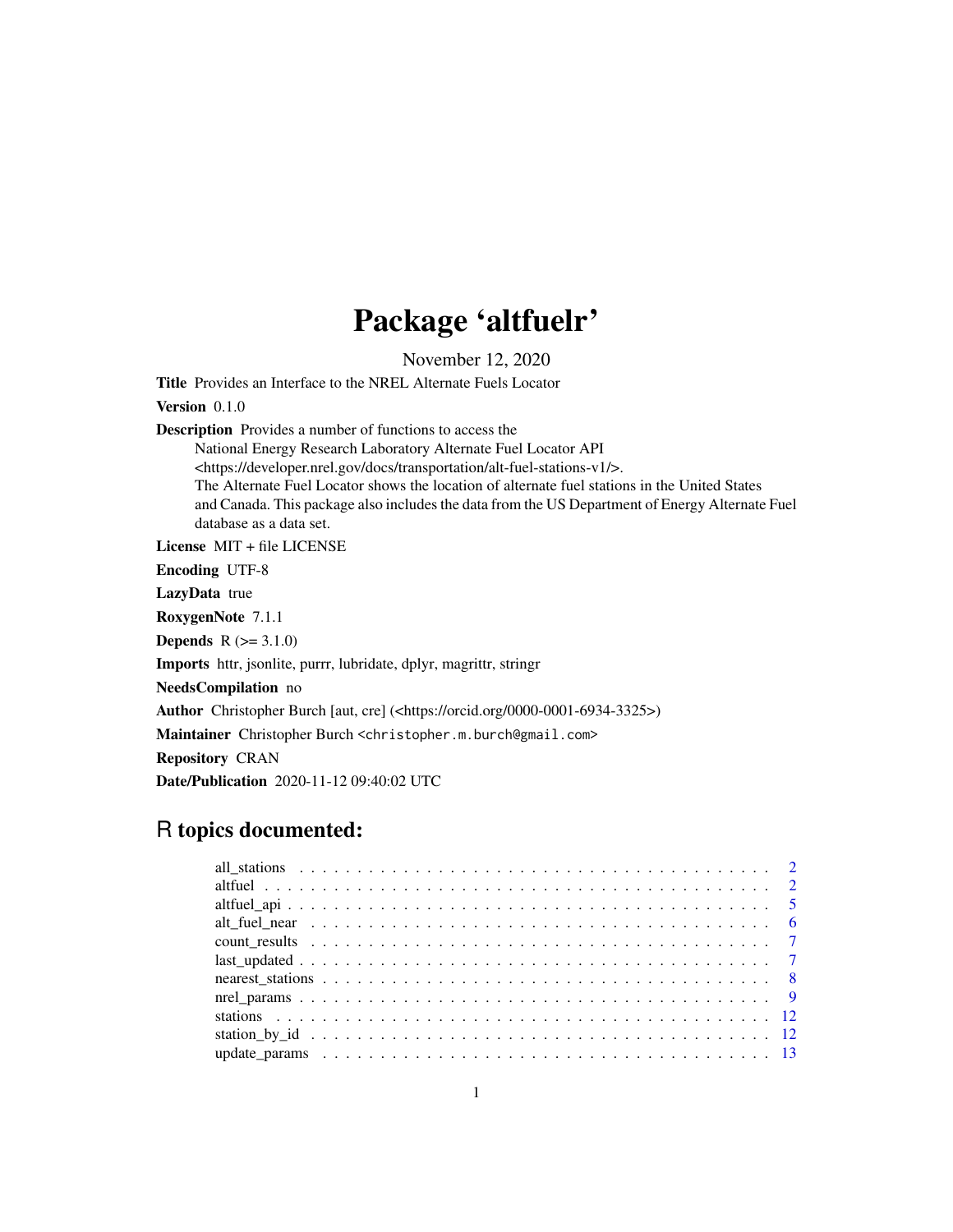#### <span id="page-1-0"></span>**Index** 2008 **[14](#page-13-0)**

# Description

Find All Alternate Fuel Stations by Criteria

#### Usage

```
all_stations(api_key, params = nrel_params(limit = "all"))
```
#### Arguments

| api_key | Character. An authorized API key for the NREL API service. API keys can be<br>requested at https://developer.nrel.gov/signup/ |
|---------|-------------------------------------------------------------------------------------------------------------------------------|
| params  | A list of parameters for the API call. See ?nrel_params for options.                                                          |

#### Value

An object of class nrel\_api, containing content, parameters, and response.

#### Examples

```
## Not run:
my_params <- nrel_params(fuel_type = "ELEC", ev_connector_type = "TESLA")
my_stations <- get_all_stations(MY_API_KEY, my_params)
stations(my_stations)
```
## End(Not run)

altfuel *Alternate Fuel Stations in the US.*

#### Description

A dataset containing the alternate fuel stations in the United States and Canada tracked by the US DOE Alternate Fuels Data Center

#### Usage

altfuel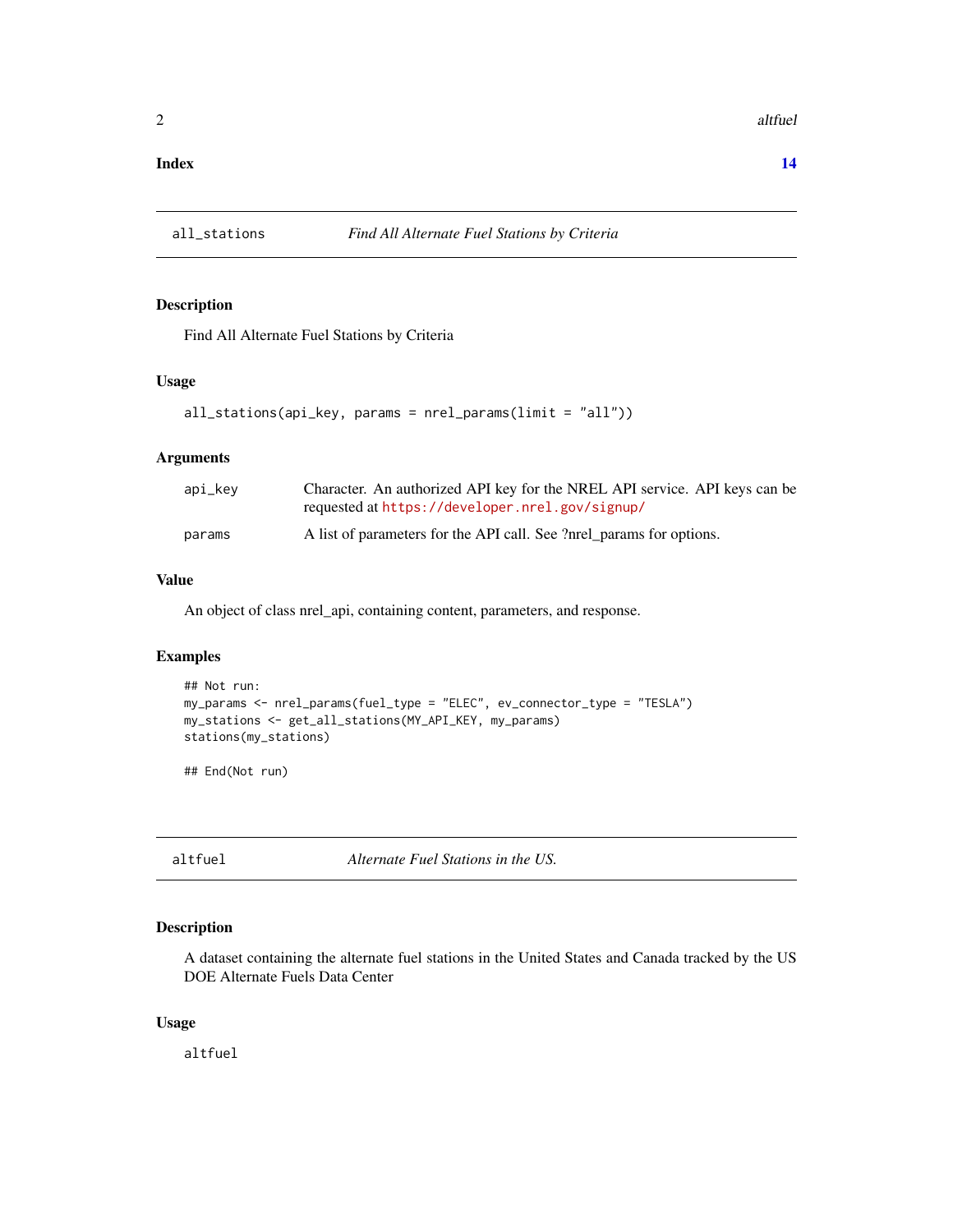#### altfuel 3

#### Format

A data frame with 40279 observations of 64 variables:

- Fuel\_Type\_Code The coded fuel type available: BD = BioDiesel, CNG = Compressed Natural Gas, ELEC = electric,  $E88$  = Ethanol (E85),  $HY$  = Hydrogen, LNG = Liquified Natural Gas, LPG = Propane.
- Station Name The name of the fuel station.

Street\_Address The physical street address of the station.

**Intersection Directions** Brief additional information about how to locate the station.

- City The name of the city in which the station is located.
- State The two character code for the U.S. state or Canadian province/territory of the station's location.
- ZIP The postal code for the station.
- Plus4 The plus-4 portion of the station's ZIP code (U.S. ZIP codes only).
- Station\_Phone The telephone number of the fuel station
- **Status\_Code** The current status of the station, given as code values:  $E =$  Available,  $P =$  Planned, T = Temporarily Unavailable
- Expected\_Date For planned stations, the date the station is expected to open or start carrying alternative fuel. For temporarily unavailable stations, the expected date is the date the station is expected to reopen. This date is estimated but not guaranteed.
- Access\_Code A description of who is allowed to access the station, given as 'Public' or 'Private'.
- Access\_Detail\_Code A description of other station access information, given as code values: CALL = call ahead, KEY\_AFTER\_HOURS = card key after hours, KEY\_ALWAYS = card key at all times, CREDIT\_CARD\_AFTER\_HOURS = credit card after hours, CREDIT\_CARD\_ALWAYS = credit card at all times
- Access\_Days\_Time Hours of operation for the station.
- Cards\_Accepted A space-separated list of payment methods accepted. Payment methods are given as code values:  $A =$  American Express, Debit = Debit, D = Discover, M = Mastercard, V = Visa,  $Cash = Cash$ ,  $Check = Check$ ,  $ALLIANCE = Alliance AutoGas$ ,  $ARI = ARI$ ,  $ClearEn$ ergy = Clean Energy, Comdata = Commercial Fueling Network, EFS = EFS, FleetOne = FleetOne, FuelMan = Fuelman, GasCard = GASCARD, PacificPride = Pacific Pride, PHH = PHH, Proprietor = Proprietor Fleet Card, Speedway = Speedway, SuperPass = SuperPass, TCH = TCH, Tchek = T-Chek T-Card, Trillium = Trillium, Voyager = Voyager, Wright\_Exp  $= WEX$
- **Owner\_Type\_Code** The type of organization that owns the fueling infrastructure. Owner types are given as code values:  $FG = Federal Government$  Owned,  $J = Jointly$  Owned,  $LG = Lo$  $cal/M$ unicipal Government Owned,  $P =$  Privately Owned,  $SG = State/Provid$ id Government Owned,  $T =$  Utility Owned
- BD\_Blends For biodiesel stations, the level of biodiesel blends the station provides.
- EV Level1 EVSE Num For electric stations, the number of Level 1 EVSE (standard 110V outlet).
- EV Level2 EVSE Num For electric stations, the number of Level 2 EVSE (J1772 connector).
- EV\_DC\_Fast\_Count For electric stations, the number of DC Fast Chargers.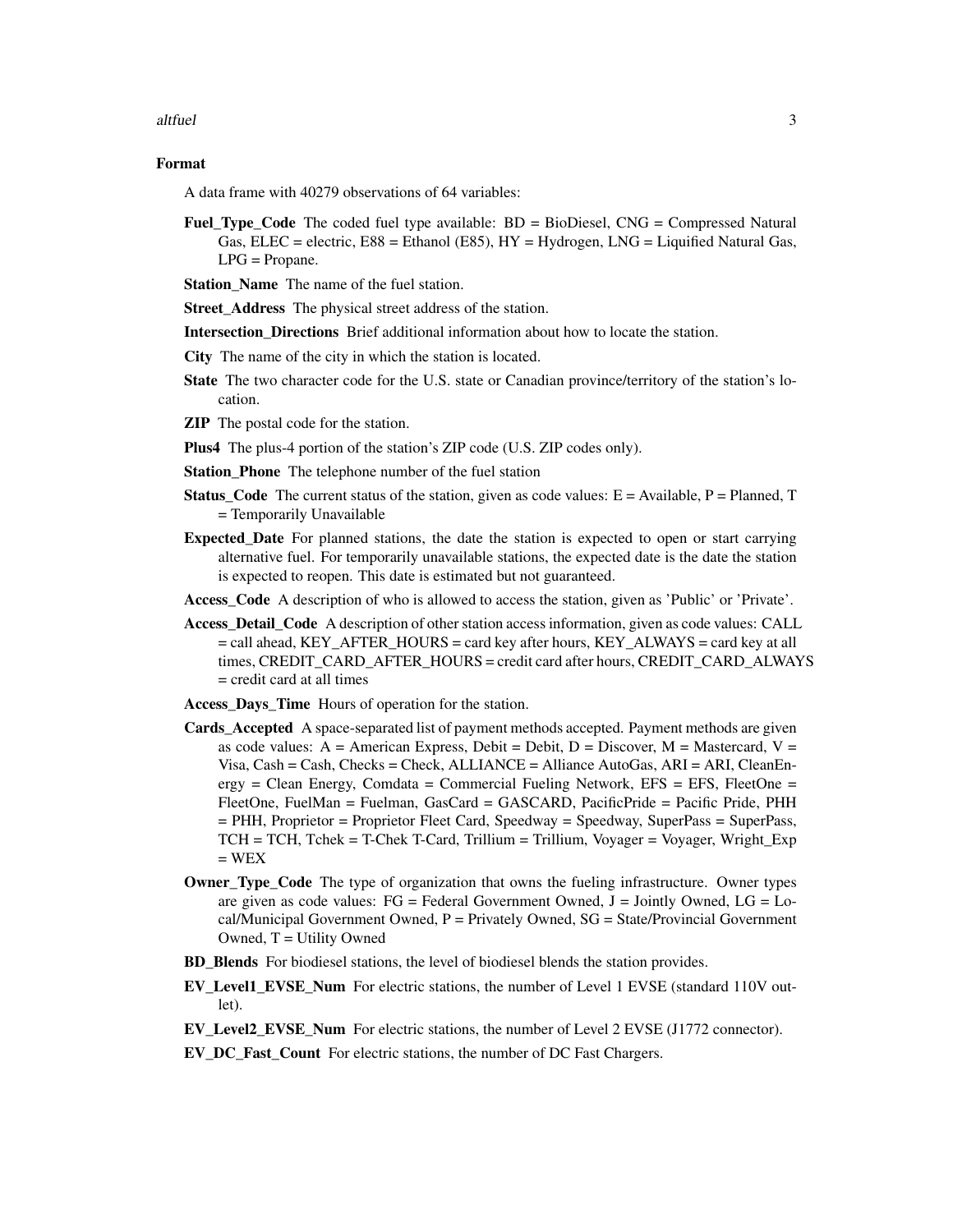- EV\_Other\_Info For electric stations, the number and type of additional EVSE.
- EV\_Network For electric stations, the name of the EVSE network, if applicable.
- EV\_Network\_Web For electric stations, the EVSE network Web site, if applicable.
- Geocode\_Status A rating indicating the approximate accuracy of the latitude and longitude for the station's address, given as code values: GPS = GPS,  $200-9$  = Point,  $200-8$  = Address,  $200-7$  = Intersection,  $200-6 =$  Street,  $200-5 =$  Neighborhood,  $200-5 =$  Postal Code - Extended,  $200-5 =$ Postal Code,  $200-4 = City/ Town$ ,  $200-3 = County$ ,  $200-2 = State/ Province$ ,  $200-1 = Country$ ,  $200-0 =$  Unknown
- Latitude The latitude of the station's address.
- Longitude The longitude of the station's address.
- Date Last Confirmed The date the station's details were last confirmed.
- ID A unique identifier for this specific station.
- Updated\_At The time the station's details were last updated (ISO 8601 format).
- Federal\_Agency\_ID A unique identifier for the federal agency.
- Federal\_Agency\_Name The name of the federal agency.
- **Open** Date The date that the station began offering the fuel. Please note that most LPG (propane) stations do not have open dates. Some open dates are approximate. Also note that electric station records that are imported to the Station Locator on a daily basis through a network API do not have open dates.
- Hydrogen\_Status\_Link For hydrogen stations, a link to a website that provides up-to-date information about the current status of this hydrogen station.
- LPG\_Primary For propane stations, the type of station, given as a boolean.
- **E85\_Blender\_Pump** For E85 stations, an indication of whether the station has a blender pump on site, given as a boolean.
- EV\_Connector\_Types For electric stations, an array of strings identifying the connector types available at this station.
- Country The two character country code of the station's location.
- Hydrogen\_Is\_Retail For hydrogen stations, whether a station offers the retail sale of hydrogen by accepting payment at the point of sale.
- Federal Agency Code The abbreviation for the Federal Agency, if relevant.
- Facility\_Type The type of facility at which the station is located.
- CNG\_Dispenser\_Num For CNG stations, the number of CNG dispensers installed.
- CNG\_On-Site\_Renewable\_Source For CNG stations, the type of renewable energy used to generate CNG on-site.
- CNG\_Total\_Compression\_Capacity For CNG stations, the total compressor capacity per compressor, measured in standard cubic feet per minute (scfm)
- CNG\_Storage\_Capacity For CNG stations, the total storage capacity, measured in standard cubic feet (scf).
- LNG\_On-Site\_Renewable\_Source For LNG stations, the type of renewable energy used to generate LNG on-site.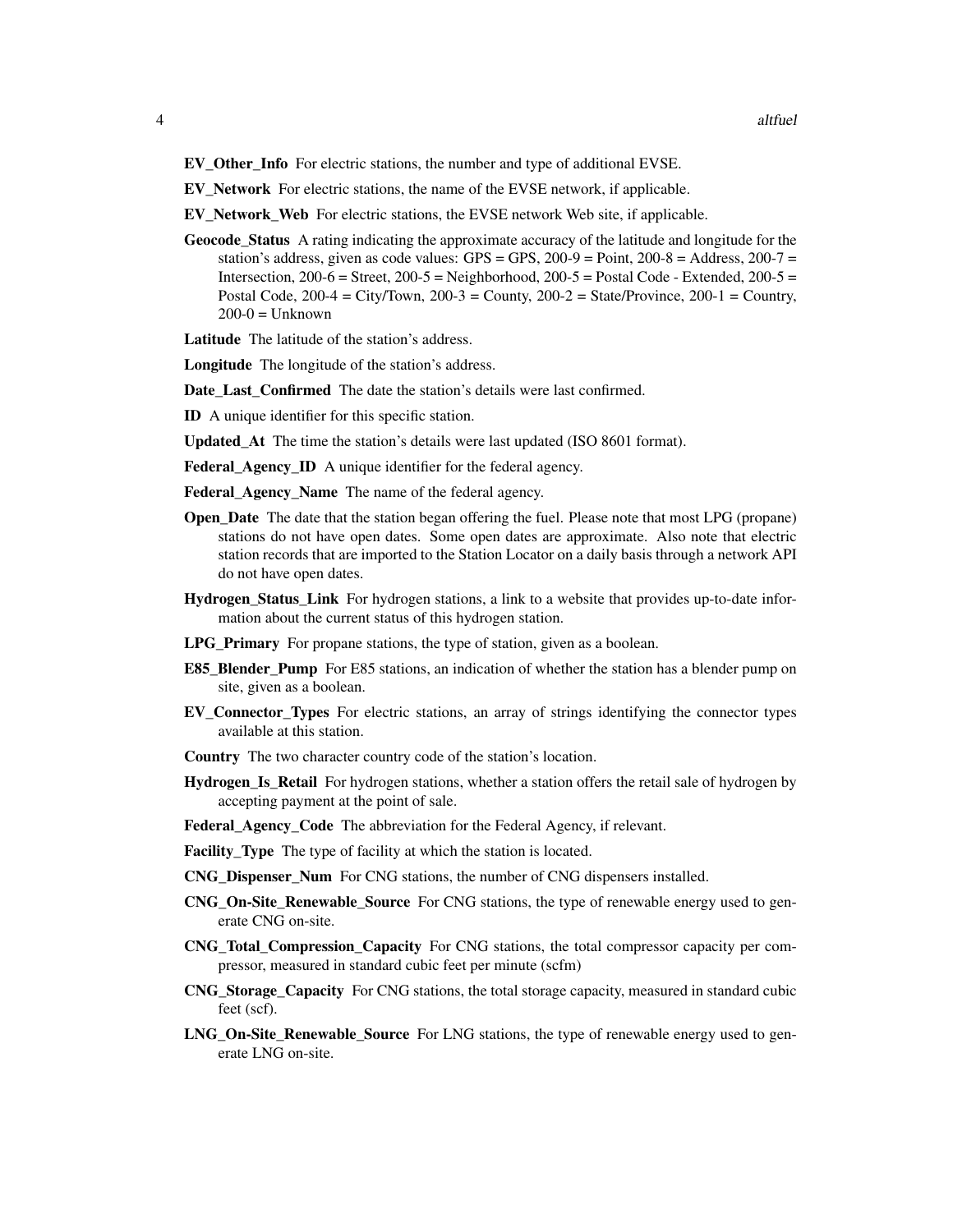- <span id="page-4-0"></span>**E85\_Other\_Ethanol\_Blends** For E85 stations, an array of strings identifying the range(s) of blends other than E85 available at the station.
- EV\_Pricing For EVSE stations, information about whether and how much users must pay to use the EVSE.
- LPG\_Nozzle\_Types For LPG stations, an array of strings, identifying the type of nozzles available at the station, given as code values: ACME = ACME, QUICK\_CONNECT = Quick-connect.
- Hydrogen\_Pressures For hydrogen stations, any array of strings identifying the pressures of the hydrogen available (in bar).
- Hydrogen\_Standards For hydrogen stations, any array of strings identifying which SAE International fueling protocol standard(s) the infrastructure meets.
- CNG\_Fill\_Type\_Code For CNG stations, the type of dispensing capability available, given as code values:  $B = Fast-fill$  and time-fill,  $Q = Fast-fill$ ,  $T = Time-fill$ .
- CNG\_PSI For CNG stations, a space separated list of PSI pressures available.
- CNG\_Vehicle\_Class For CNG stations, the maximum vehicle size that can physically access the fueling infrastructure, given as code values:  $LD =$  Passenger vehicles (class 1-2),  $MD =$ Medium-duty (class  $3-5$ ), HD = Heavy-duty (class  $6-8$ )
- LNG Vehicle Class For LNG stations, the maximum vehicle size that can physically access the fueling infrastructure, given as code values:  $LD =$  Passenger vehicles (class 1-2),  $MD =$ Medium-duty (class  $3-5$ ), HD = Heavy-duty (class  $6-8$ )
- EV\_On-Site\_Renewable\_Source For EVSE stations, the type of renewable energy used to generate electricity on-site.

#### Source

[https://afdc.energy.gov/data\\_download/alt\\_fuel\\_stations\\_format](https://afdc.energy.gov/data_download/alt_fuel_stations_format)

altfuel\_api *Query the NREL Alternative Fuel API*

#### Description

Query the NREL Alternative Fuel API

#### Usage

```
altfuel_api(api_key, endpoint, params = list(NULL))
```
#### Arguments

| api_kev  | Character. An authorized API key for the NREL API service. API keys can be<br>requested at https://developer.nrel.gov/signup/               |  |
|----------|---------------------------------------------------------------------------------------------------------------------------------------------|--|
| endpoint | Character. Path to the specific API endpoint. Options available at https://<br>developer.nrel.gov/docs/transportation/alt-fuel-stations-v1/ |  |
| params   | A list of parameters for the API call. See ?nrel_params for options.                                                                        |  |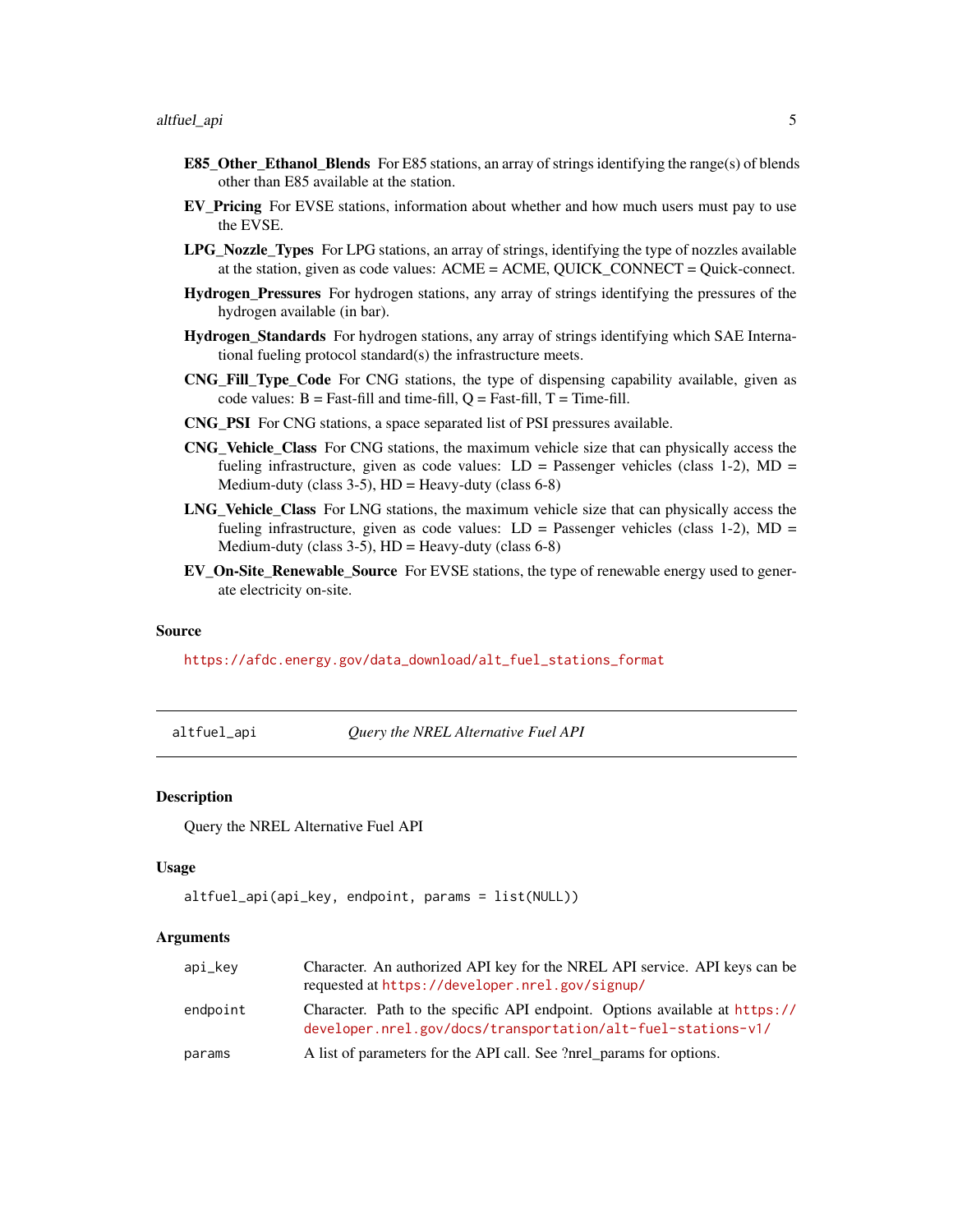# <span id="page-5-0"></span>Value

An object of class nrel\_api, containing content, parameters, and response.

# Examples

```
## Not run:
altfuel_api(MY_API_KEY, endpoint = "/api/alt-fuel-stations/v1")
```
## End(Not run)

alt\_fuel\_near *Check For Alternate Fuel Nearby*

# Description

Check For Alternate Fuel Nearby

# Usage

```
alt_fuel_near(api_key, location = NULL, miles = 5, fuel_type = NULL)
```
#### Arguments

| api_key   | Character. An authorized API key for the NREL API service. API keys can be<br>requested at https://developer.nrel.gov/signup/                                                                                                                                                   |
|-----------|---------------------------------------------------------------------------------------------------------------------------------------------------------------------------------------------------------------------------------------------------------------------------------|
| location  | A free-form input describing the address of the location. This may include the<br>address given in a variety of formats, such as: street, city, state, postal code, etc.                                                                                                        |
| miles     | Numeric. The radius (in miles) around the search location to search for stations<br>within. An explicit radius of up to 500.0 miles may be passed in, or the special<br>infinite string may be passed in to find the nearest stations regardless of distance.<br>Defaults to 5. |
| fuel_type | Optional. Filter results by a specific fuel type. Options: BD (biodiesel), CNG<br>(compressed natural gas), ELEC (electric), E85 (ethanol/E85), HY (hydrogen),<br>LNG (liquified natural gas), LPG, (propane).                                                                  |

#### Value

Logical value indicating whether at least one alternative fuel station exists for the given fuel in the given radius around the specified location.

# Examples

```
## Not run:
alt_fuel_near(MY_API_KEY, "Nome, AK")
alt_fuel_near(MY_API_KEY, "Raleigh, NC", radius = 10, fuel_type = "LNG")
## End(Not run)
```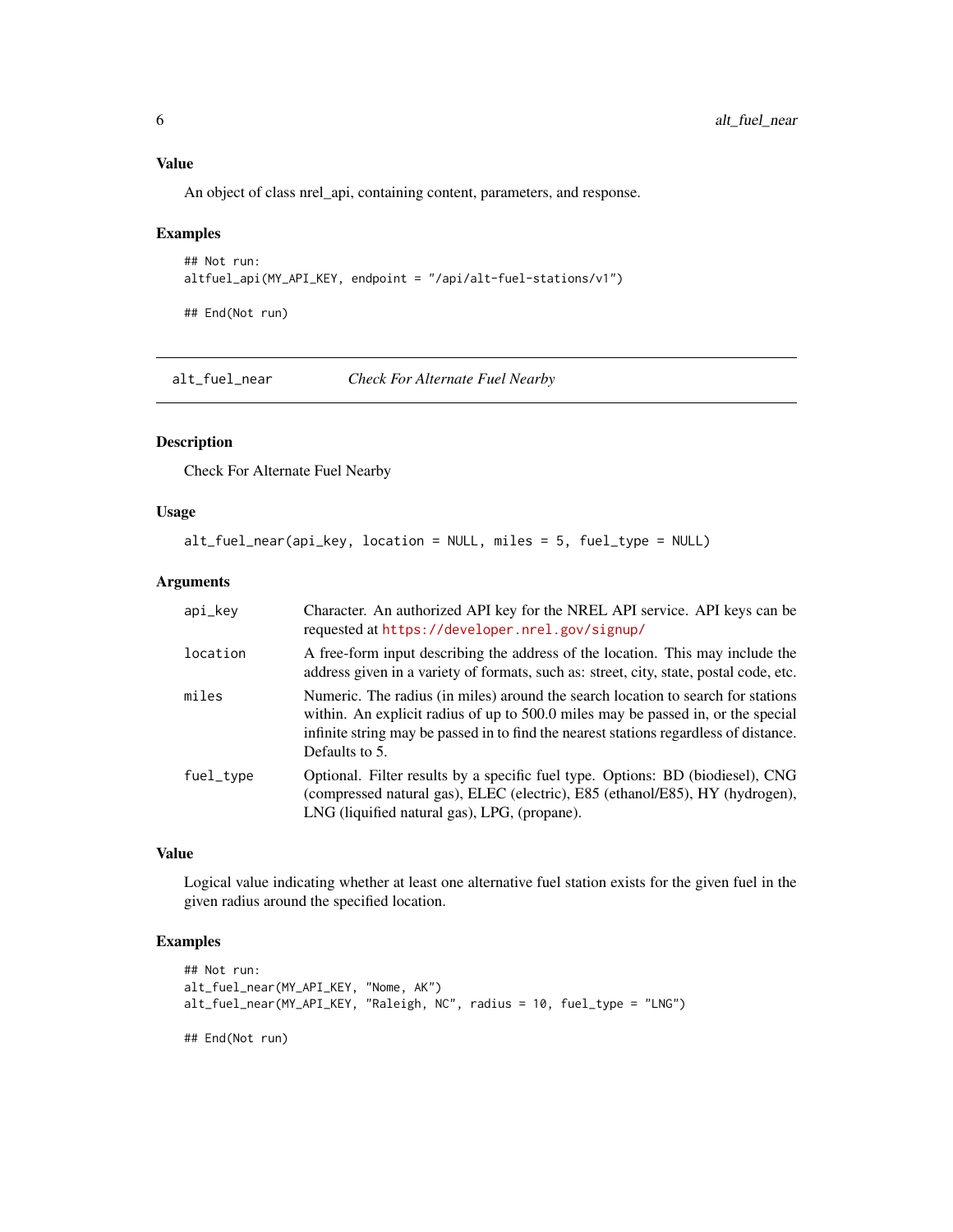<span id="page-6-0"></span>count\_results *Count Station Results*

# Description

Count Station Results

#### Usage

```
count_results(x)
```
#### Arguments

x A nrel\_api object

#### Value

A data frame of station count by fuel station type

# Examples

```
## Not run:
x <- nearest_stations(MY_API_KEY, location = "Fort Worth, TX", radius = 5)
count_results(x)
```
## End(Not run)

last\_updated *Retrieve the Date of Last API Data Update.*

# Description

Retrieve the Date of Last API Data Update.

# Usage

```
last_updated(api_key)
```
# Arguments

api\_key Character. An authorized API key for the NREL API service. API keys can be requested at <https://developer.nrel.gov/signup/>

# Value

An object of class POSIXct containing the date and time of the most recent data update.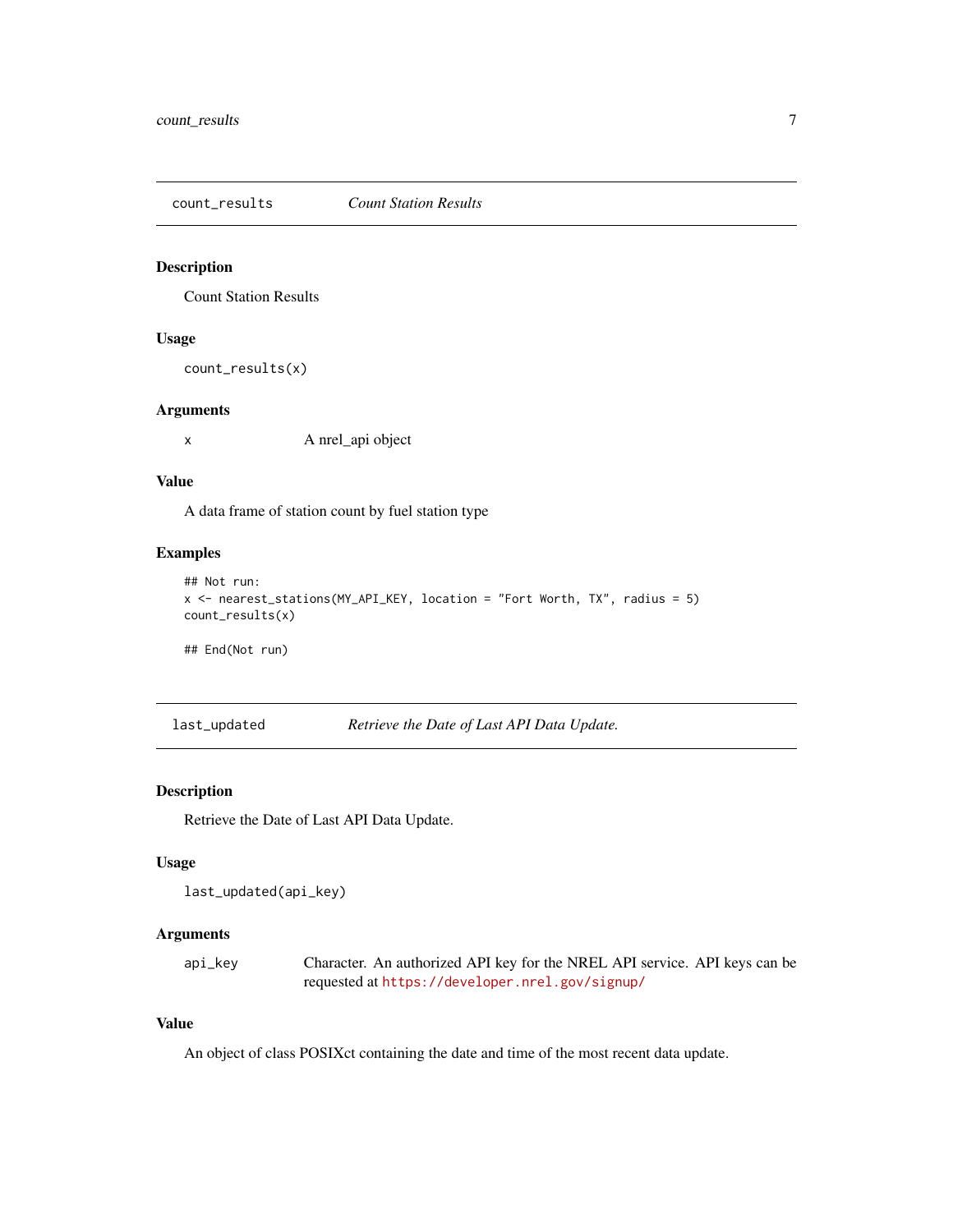# Examples

```
## Not run:
last_updated(MY_API_KEY)
## End(Not run)
```
nearest\_stations *Retrieve Nearest Alternate Fuel Stations by Criteria*

# Description

Location parameters can either be passed directly as arguments, or imported using the nrel\_params() function to generate a list. Location passed as arguments takes precedence.

# Usage

```
nearest_stations(
  api_key,
 location = NULL,
 latitude = NULL,
  longitude = NULL,
 radius = NULL,
 params = nrel_params(radius = "infinite")
)
```
# Arguments

| api_key   | Character. An authorized API key for the NREL API service. API keys can be<br>requested at https://developer.nrel.gov/signup/                                                                                                                                                            |  |
|-----------|------------------------------------------------------------------------------------------------------------------------------------------------------------------------------------------------------------------------------------------------------------------------------------------|--|
| location  | A free-form input describing the address of the location. This may include the<br>address given in a variety of formats, such as: street, city, state, postal code, etc.                                                                                                                 |  |
| latitude  | Numeric. The latitude of the desired location.                                                                                                                                                                                                                                           |  |
| longitude | Numeric. The longitude of the desired location.                                                                                                                                                                                                                                          |  |
| radius    | Numeric. The radius (in miles) around the search location to search for stations<br>within. An explicit radius of up to 500.0 miles may be passed in, or the special<br>infinite string may be passed in to find the nearest stations regardless of distance.<br>Defaults to 'infinite'. |  |
| params    | A list of parameters for the API call. See ?nrel_params for options.                                                                                                                                                                                                                     |  |

#### Value

An object of class nrel\_api, containing content, parameters, and response.

<span id="page-7-0"></span>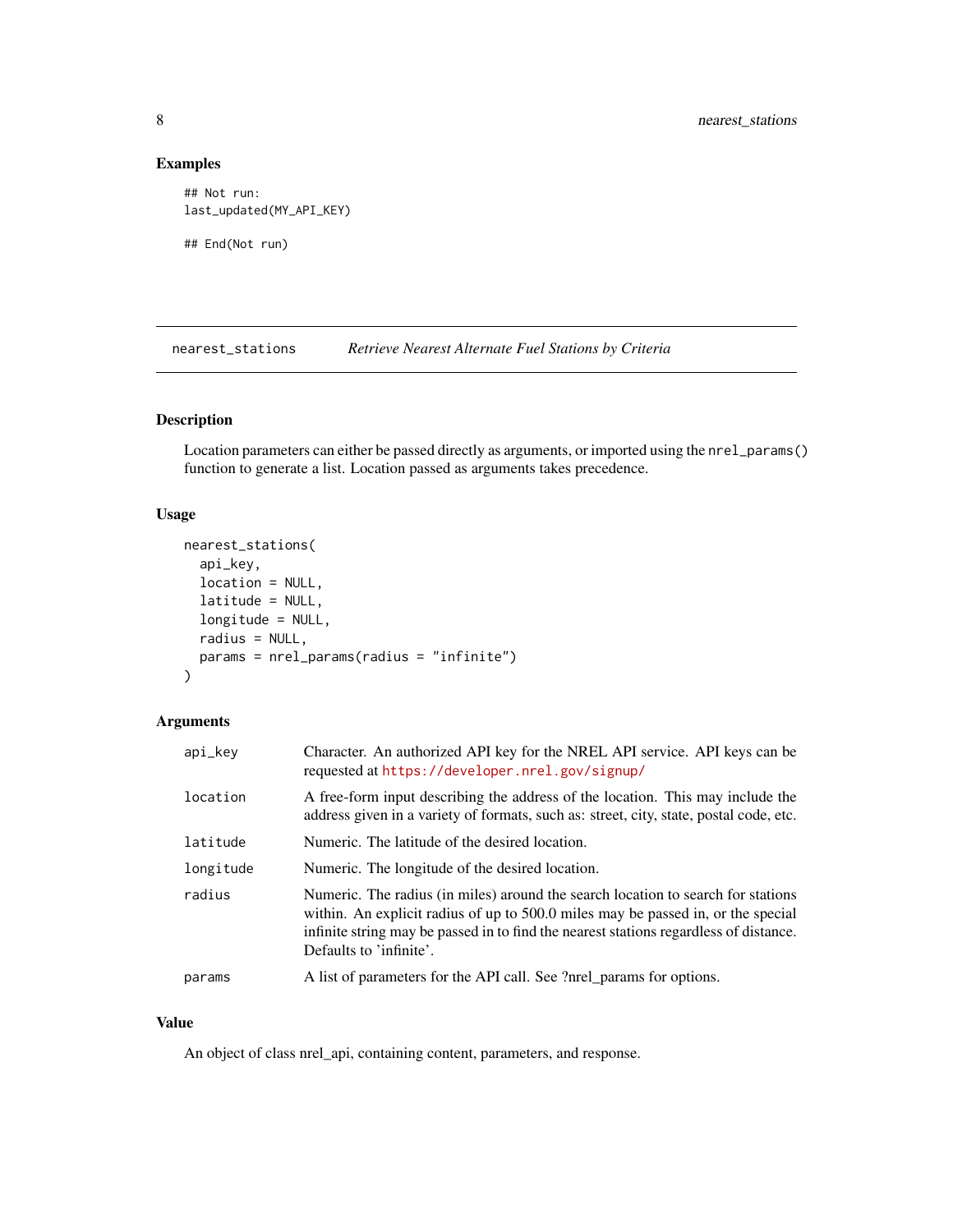# <span id="page-8-0"></span>nrel\_params 9

#### Examples

```
## Not run:
# find the 5 nearest Tesla stations to FAA HQ in Washington DC
my_params <- nrel_params(fuel_type = "ELEC", ev_connector_type = "TESLA", limit = 5)
my_loc <- c("FAA Headquarters, Washington, DC")
tesla_stns <- nearest_stations(MY_API_KEY, location = my_loc, params = my_params)
stations(tesla_stns)
```
## End(Not run)

# nrel\_params *Configure parameters for NREL API call*

#### Description

Configure parameters for NREL API call

#### Usage

```
nrel_params(
  status = NULL,
  access = NULL,fuel_type = NULL,
  cards_accepted = NULL,
  owner_type = NULL,
  federal_agency = NULL,
  cng_fill_type = NULL,
  cng<sub>psi</sub> = NULL,
  cng_vehicle_class = NULL,
  e85_has_blender_pump = NULL,
  ev_network = NULL,
  ev_charging_level = NULL,
  ev_connector_type = NULL,
  ev_connector_type_operator = NULL,
  lng_vehicle_class = NULL,
  state = NULL,
  zip = NULL,country = NULL,
  limit = NULL,location = NULL,
  latitude = NULL,
  longitude = NULL,
  radius = NULL
```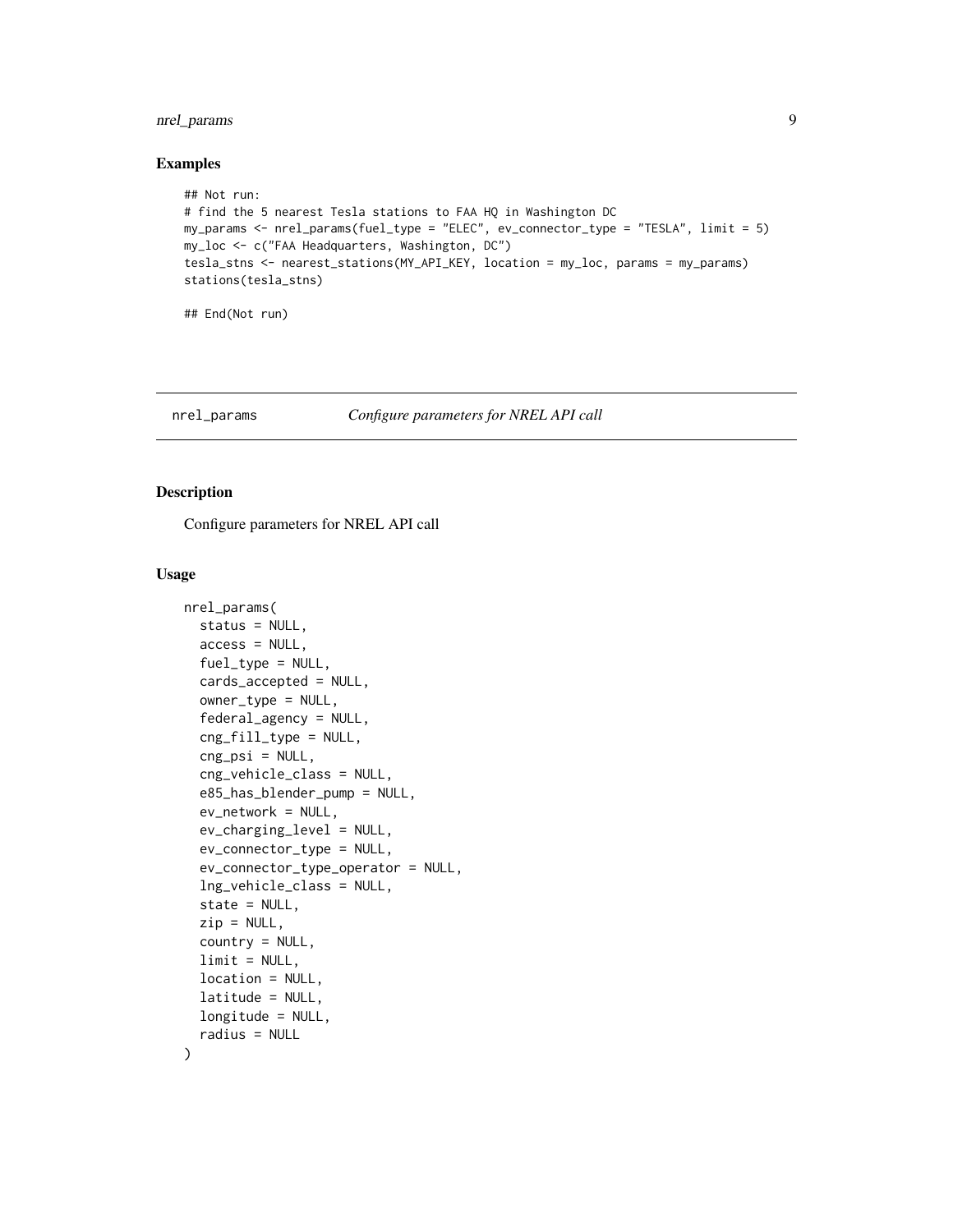# Arguments

| status               | Return stations that match the given status. A single status, or a comma-separated<br>list of multiple statuses, may be given. Options: all, E (Available), P (Planned),<br>T (Temporarily unavailable).                                                                                                                                                                                                                                                                                                                                   |
|----------------------|--------------------------------------------------------------------------------------------------------------------------------------------------------------------------------------------------------------------------------------------------------------------------------------------------------------------------------------------------------------------------------------------------------------------------------------------------------------------------------------------------------------------------------------------|
| access               | Return stations with the given access type. Options: all, public, private.                                                                                                                                                                                                                                                                                                                                                                                                                                                                 |
| fuel_type            | Return stations that supply any of the given fuel types. A single fuel type, or<br>a comma-separated list of multiple fuel types, may be given. Options: all, BD<br>(biodiesel), CNG (compressed natural gas), ELEC (electric), E85 (ethanol/E85),<br>HY (hydrogen), LNG (liquified natural gas), LPG, (propane).                                                                                                                                                                                                                          |
|                      | cards_accepted Return stations that accept any of the given payment methods. A single payment<br>method, or a comma-separated list of multiple payment methods, may be given.<br>Options: all, A, Debit, D, M, V, Cash, Checks, ALLIANCE, ARI, CleanEn-<br>ergy, Comdata, CFN, EFS, FleetOne, FuelMan, GasCard, PacificPride, PHH,<br>Proprietor, Speedway, SuperPass, TCH, Tchek, Trillium, Voyager, Wright_Exp.                                                                                                                          |
| owner_type           | Return stations owned by the given types of owners. A single owner type, or a<br>comma-separated list of multiple owner types, may be given. Options: all, FG<br>(Federal Govt Owned), J (Joint Owned), LG (Local/Municipal Govt Owned), P<br>(Privately Owned), SG (State/Provincial Govt Owned), T (Utility Owned).                                                                                                                                                                                                                      |
| federal_agency       | Return stations owned by the given federal agency. A federal agency code, or<br>a comma-separated list of multiple federal agency codes, may be given. Op-<br>tions: all, AAF, CH, CHSW, USACE_CW, CSOSA, DEF, DAF, DA, DOC,<br>HHS, DHS, HUD, DOJ, DOL, DON, DOS, DOI, DOT, DTS, VA, EWDL, ECC,<br>FCSD, FTC, FIN, FOCCG, GSA, GAFA, GAID, GAIT, HLTH, IRC, INA, IC,<br>ISED, JUS, LGHC, NASA, NDEF, NREV, NRES, PARL, PQPCC, PM, PSEP,<br>PSP, SCI, SBT, SI, SSA, TRANS, TREAS, USMC, CBP, USDA, DOD, DOE,<br>EPA, FAA, IRS, USPS, VAFF. |
| cng_fill_type        | Return only CNG stations that provide the specified type of dispensing capabil-<br>ity. A single type, or a comma separated list of multiple types, may be given.<br>Options: all, B (Fast-fill and time-fill), Q (Fast-fill), T (Time-fill).                                                                                                                                                                                                                                                                                              |
| cng_psi              | Return only CNG stations that provide the specified PSI pressure. A single<br>pressure level, or a comma separated list of multiple pressure levels, may be<br>given. Options: all, 2400, 3000, 3600.                                                                                                                                                                                                                                                                                                                                      |
| cng_vehicle_class    |                                                                                                                                                                                                                                                                                                                                                                                                                                                                                                                                            |
|                      | Return only CNG stations that can accommodate the specified vehicle class size<br>or greater. Options: all, LD, MD, HD.                                                                                                                                                                                                                                                                                                                                                                                                                    |
| e85_has_blender_pump |                                                                                                                                                                                                                                                                                                                                                                                                                                                                                                                                            |
|                      | Logical. If TRUE, then return only E85 stations that also have a blender pump<br>capable of providing mid-level ethanol blends.                                                                                                                                                                                                                                                                                                                                                                                                            |
| ev_network           | Return only electric charging stations that belong to the given network. A sin-<br>gle network, or a comma separated list of multiple networks, may be given.<br>Options: all, BCHYDRO, Blink Network, ChargePoint Network, Circuit élec-<br>trique, eCharge Network, Electrify America, Electrify Canada, EV Connect,<br>EVGATEWAY, eVgo Network, FLO, FCN, GE WattStation, Greenlots, Non-<br>Networked, OpConnect, PETROCAN, POWERFLEX, SemaCharge Network,<br>Sun Country Highway, SWTCH, Tesla Destination, Tesla, Volta, Webasto.    |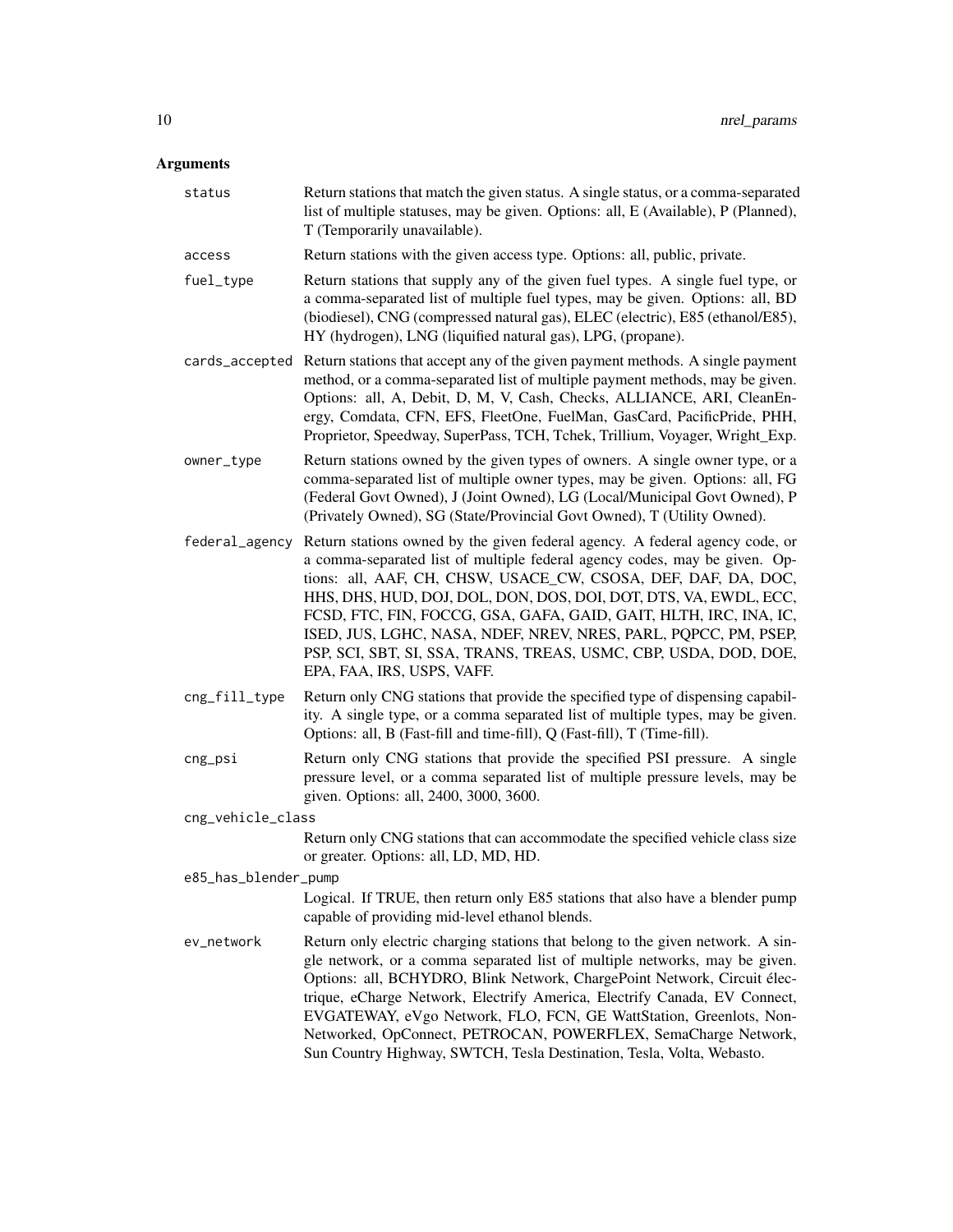# nrel\_params 11

| ev_charging_level |                            |                                                                                                                                                                                                                                                                          |
|-------------------|----------------------------|--------------------------------------------------------------------------------------------------------------------------------------------------------------------------------------------------------------------------------------------------------------------------|
|                   |                            | Return only electric charging stations that provide the given level of electric<br>vehicle supply equipment (EVSE). Options: all, 1, 2, dc_fast, legacy.                                                                                                                 |
|                   | ev_connector_type          |                                                                                                                                                                                                                                                                          |
|                   |                            | Return only electric charging stations that provide the given connector types.<br>Options: all, NEMA1450, NEMA515, NEMA520, J1772, J1772COMBO, CHADEMO,<br>TESLA.                                                                                                        |
|                   | ev_connector_type_operator |                                                                                                                                                                                                                                                                          |
|                   |                            | Control how multiple connector type options passed to the ev_connector_type<br>parameter behave. The default of OR will return stations that have any of the<br>connectors present. Specifying AND will only return stations that have all of<br>the connectors present. |
|                   | lng_vehicle_class          |                                                                                                                                                                                                                                                                          |
|                   |                            | Return only LNG stations that can accommodate the specified vehicle class size<br>or greater. Options: all, LD, MD, HD.                                                                                                                                                  |
|                   | state                      | Return only stations within the given state. State must be given as a two charac-<br>ter state code (eg, "CO" for Colorado). A single state, or a comma-separate list<br>of multiple states, may be given.                                                               |
|                   | zip                        | Return only stations within the given ZIP code. ZIP codes must be exactly 5<br>digits long. A single ZIP code, or a comma-separate list of multiple ZIP codes,<br>may be given.                                                                                          |
|                   | country                    | Return only stations within the given country code. Options: all, US (United<br>States), CA (Canada).                                                                                                                                                                    |
|                   | limit                      | The maximum number of results to return. An explicit limit of up to 200 may<br>be passed in, or the special all string may be passed in to return all results.                                                                                                           |
|                   | location                   | A free-form input describing the address of the location. This may include the<br>address given in a variety of formats, such as: street, city, state, postal code, etc.                                                                                                 |
|                   | latitude                   | Numeric. The latitude of the desired location.                                                                                                                                                                                                                           |
|                   | longitude                  | Numeric. The longitude of the desired location.                                                                                                                                                                                                                          |
|                   | radius                     | Numeric. The radius (in miles) around the search location to search for stations<br>within. An explicit radius of up to 500.0 miles may be passed in, or the special<br>infinite string may be passed in to find the nearest stations regardless of distance.            |

# Value

A list of selected options for passing to an api call.

# Examples

```
# Which electric charging stations have Tesla connectors?
my_params <- nrel_params(fuel_type = "ELEC", ev_connector_type = "TESLA")
```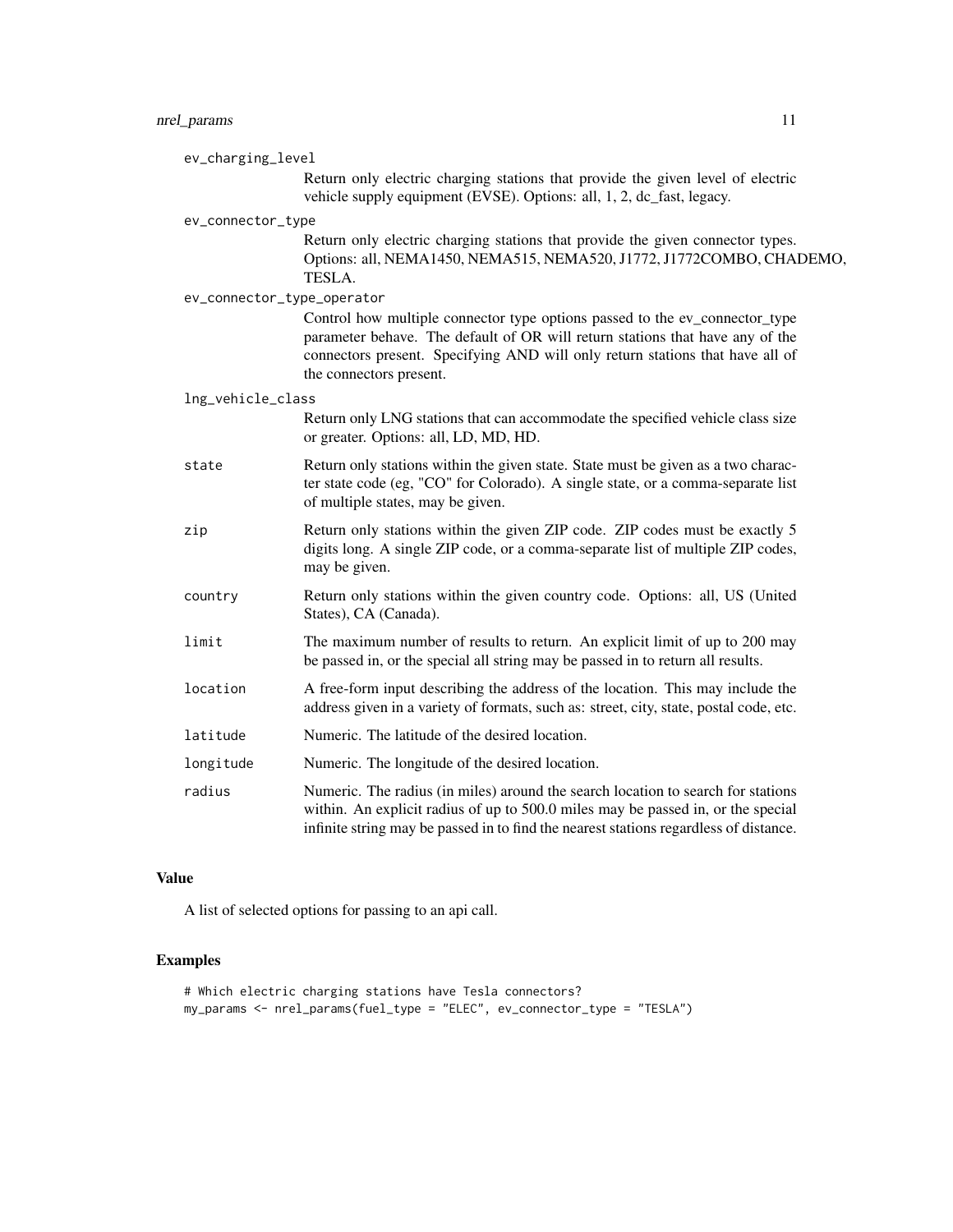<span id="page-11-0"></span>

# Description

Extract station data from API object

# Usage

stations(x)

#### Arguments

x An nrel\_api object.

#### Value

A data frame with the station listing from the nrel\_api object.

#### Examples

```
## Not run:
my_params <- nrel_params(fuel_type = "ELEC", ev_connector_type = "TESLA")
my_stations <- get_all_stations(MY_API_KEY, my_params)
stations(my_stations)
```
## End(Not run)

station\_by\_id *Find a Specific Alternative Fuel Station by Unique ID*

# Description

Find a Specific Alternative Fuel Station by Unique ID

#### Usage

```
station_by_id(api_key, station_id)
```
# Arguments

| api_kev    | Character. An authorized API key for the NREL API service. API keys can be |
|------------|----------------------------------------------------------------------------|
|            | requested at https://developer.nrel.gov/signup/                            |
| station id | The unique ID of the station to find.                                      |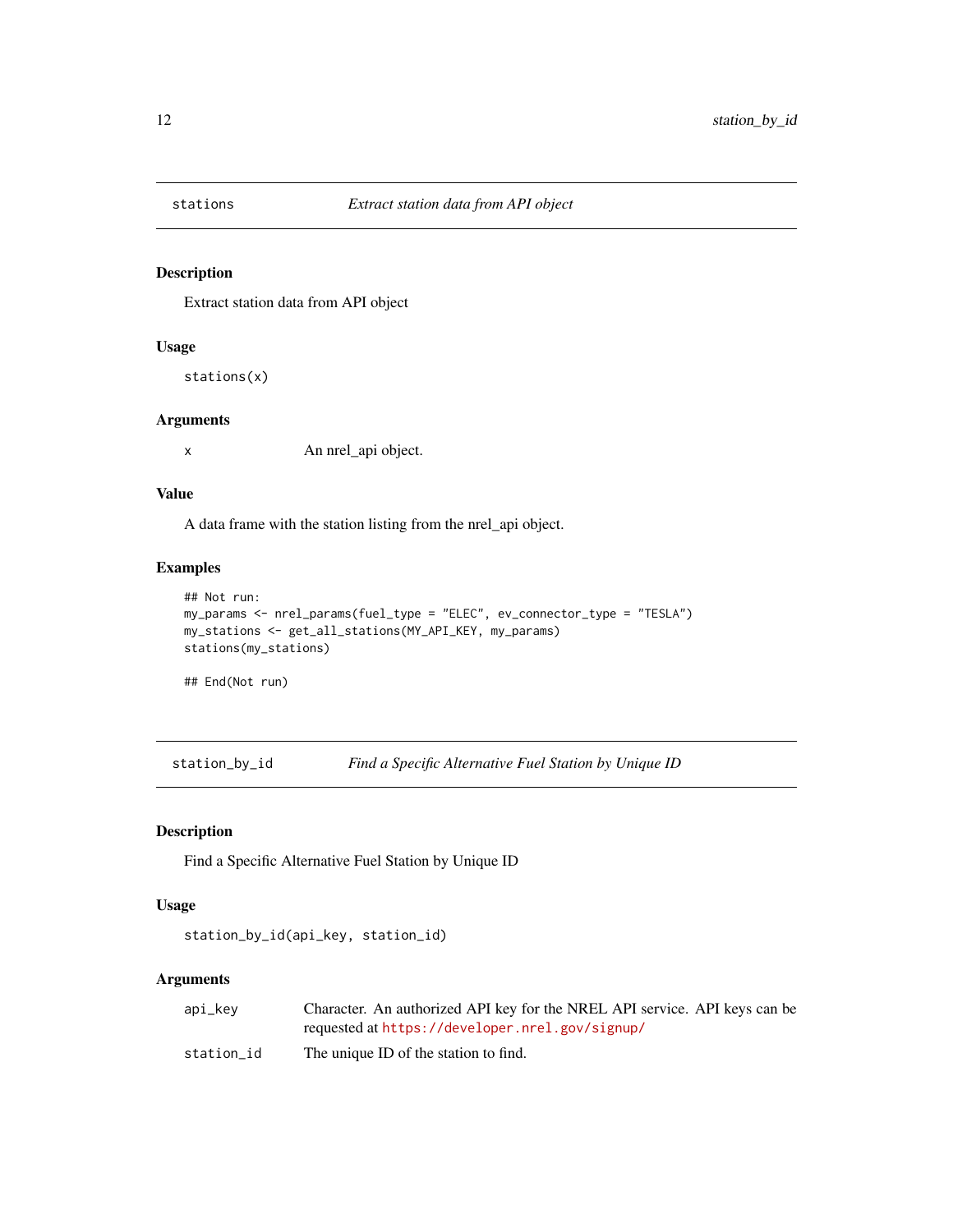# <span id="page-12-0"></span>update\_params 13

# Value

An object of class nrel\_api, containing content, parameters, and response.

## Examples

```
## Not run:
my_stn <- station_by_id(MY_API_KEY, station_id = 150544)
stations(my_stn)
```
## End(Not run)

update\_params *Update Non-Null Parameters*

# Description

Update Non-Null Parameters

# Usage

update\_params(params, updates)

#### Arguments

| params  | list of parameters     |
|---------|------------------------|
| updates | list of new parameters |

#### Value

an updated list of parameters

#### Examples

```
my_params <- list(name = "Matt Foley")
my_updates <- list(name = NULL, location = "a VAN down by the RIVER")
new_params <- update_params(params = my_params, updates = my_updates)
```